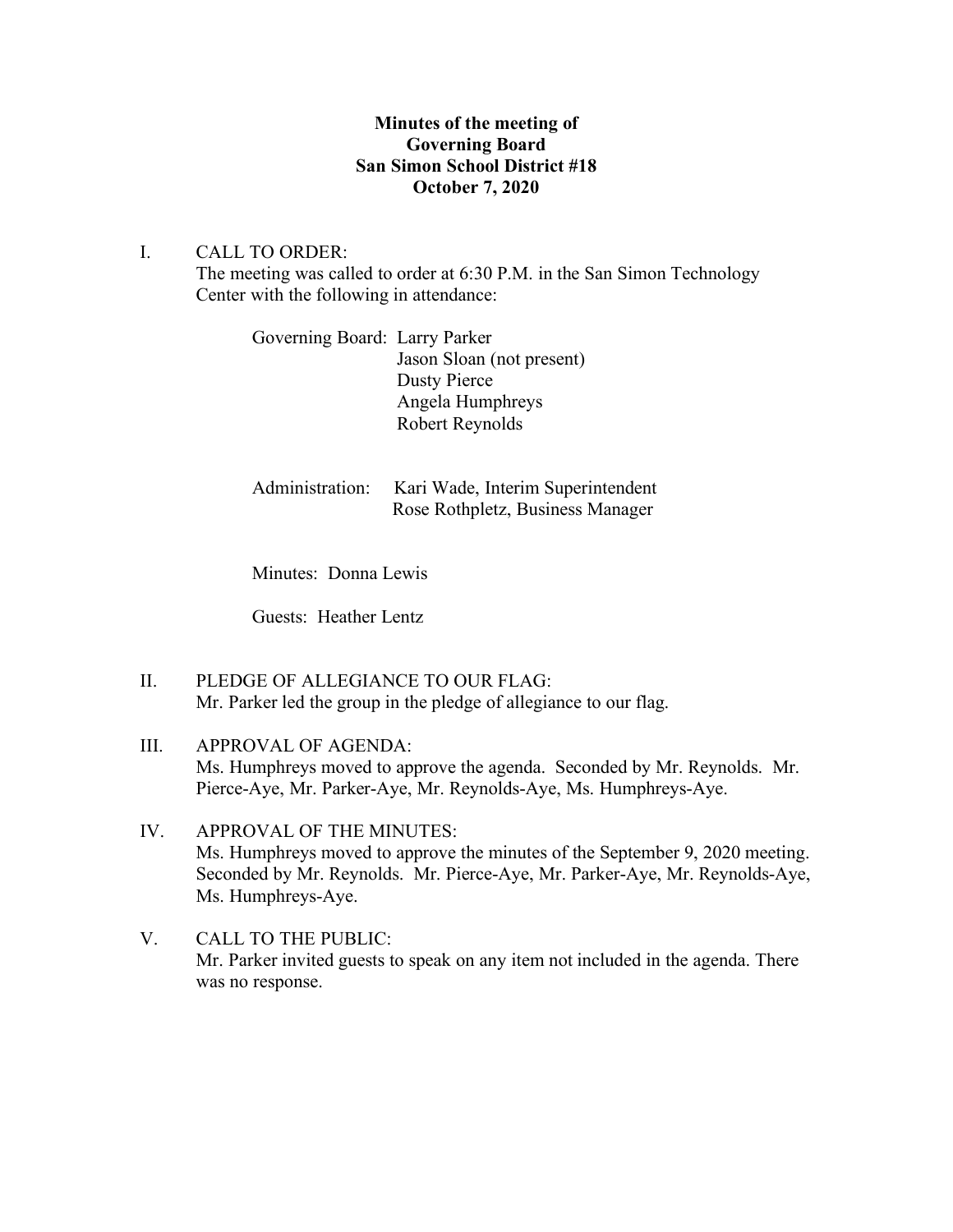#### VI. REPORTS:

- 6a. Mrs. Wade reported one of the handwashing stations came in. We've almost completed Q1with only a few illnesses. The Cochise County Fair went well. Our reading curriculum is out of date so we will be starting with the K-3 adoption process first. She completed the courses on Teacher Evaluations and will be starting walk through evals. JH & HS volleyball season has started. The Halloween Carnival will be held on the  $28<sup>th</sup>$ . It will be an outdoor event in the front of the school from 4:30 PM-6:00 PM followed by a movie on the football field from 6:30 PM – 8:00 PM. Veterans Day celebration is November 10 at 10:00 AM. It will be held in front of the school with a parade by the students. Veterans will stay in their vehicle in the parking lot. The FFA will serve all Veterans a to go dinner. The District property in Portal is in need of some extensive work.
- 6b. Mrs. Rothpletz reported there were no changes in the monthly budget. The Student Activities included the freshman jerky sales (\$177), junior candy bar and concession stand sales (\$922), and FFA chile sale (\$615). The 2020 Yearbooks arrived yesterday. She submitted the CARES Act application and is hoping to hear something in a couple of weeks. If approved we will be able to purchase a suburban. The County Health Department donated another 500 masks to the school. She discussed the Annual Financial Report. The capital assets increase is due to the two new school buses and the Traverse. We will have \$360,000 rollover which is \$105,000 more than last year and Food Service rollover amount is \$27,000.

### VII. EXECUTIVE SESSION:

7a. Ms. Humphreys moved to go into executive session at 6:50 PM for the Board Self-Evaluation. Seconded by Mr. Parker. Mr. Pierce-Aye, Mr. Parker-Aye, Mr. Reynolds-Aye, Ms. Humphreys-Aye. Open session resumed at 7:15 PM.

### VIII. ACTION ITEMS:

- 8a. Mr. Pierce moved to approve the list of vehicles for online sale as presented. Seconded by Ms. Humphreys. Mr. Pierce-Aye, Mr. Parker-Aye, Mr. Reynolds-Aye, Ms. Humphreys-Aye.
- 8b. Ms. Humphreys moved to approve the FY 2020 Annual Financial Report. Seconded by Mr. Pierce. Mr. Pierce-Aye, Mr. Parker-Aye, Mr. Reynolds- Aye, Ms. Humphreys-Aye.

## IX. CONSENT AGENDA:

9a. Ms. Humphreys moved to approve vouchers and claims. Seconded by Mr. Reynolds. Mr. Pierce-Aye, Mr. Parker-Aye, Mr. Reynolds-Aye, Ms. Humphreys.